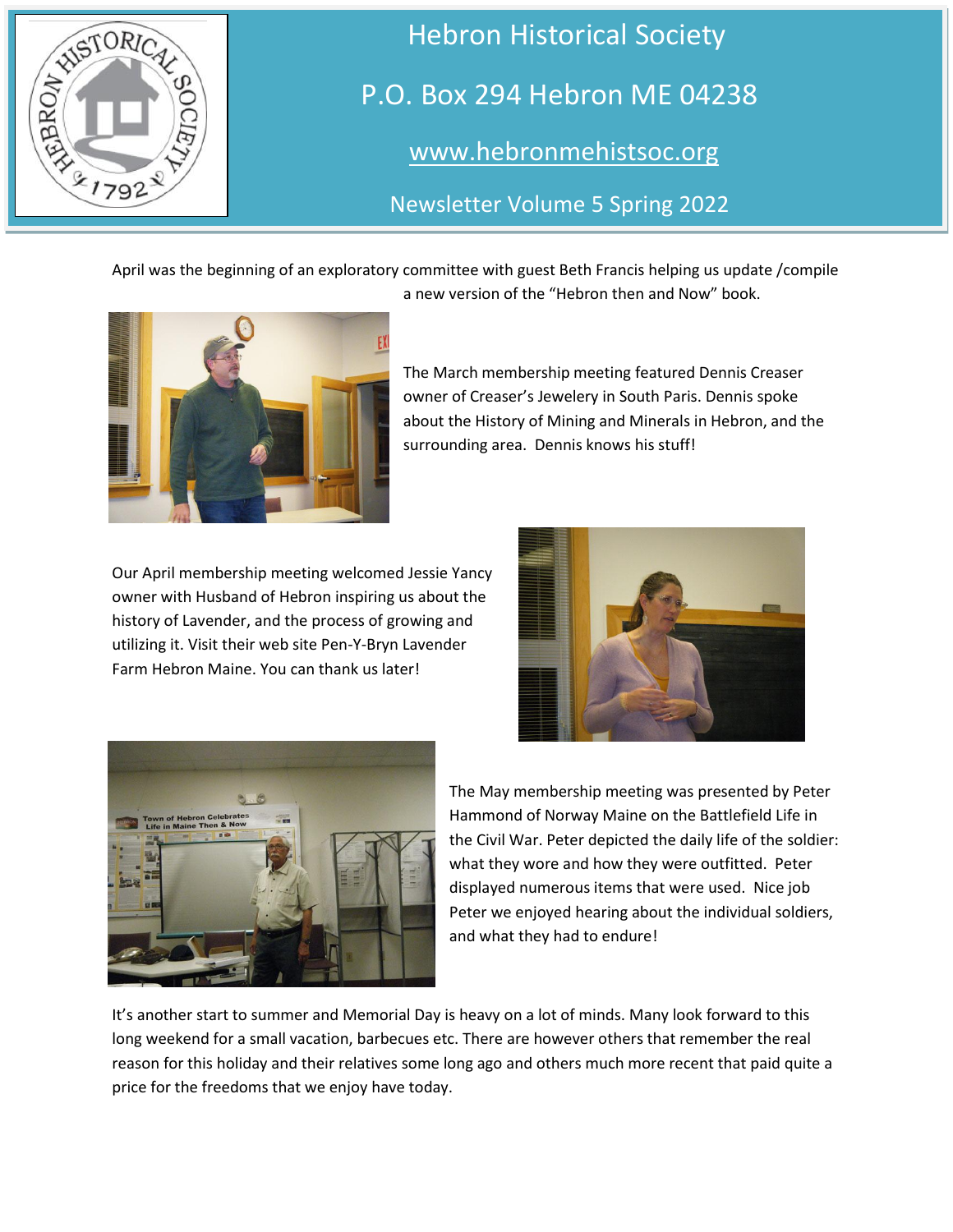Last year we listed as best we could all the soldiers from Hebron that participated in the Revolutionary war, and were able to point to the graves in Hebron where they are enterred decorated with an American flag.

This year we decided to do footwork on the participants of the War of 1812.

There are again quite a few soldiers from Hebron that volunteered for this War, but surprisingly grave sites locations have been extremely hard to pinpoint. With that in mind here are the names, and ranks available. If any reader has any additional information please offer this information to our society that we may honor, and document them as they should be.

These names below are from the Records of the Massachusetts Volunteer Militia in the War of 1812.

#### Capt. S Robinson's Company, Lieut. Col. W. Richardson's Regiment. Raised in Hebron Service in Portland

| Samuel Robinson, Captain  | Oliver Perkins, Seargent  | Abraham Dean, Coproral     |
|---------------------------|---------------------------|----------------------------|
| Stephen Pratt, Lieutenant | Ebenezer Holmes, Sergeant | Alexander nelson, Corporal |
| Andrew Cushman, Ensign    | Dean Andrews, Sergeant    | Jennet Holbrook, Corporal  |
| Stephen Penny, Sergeant   | Nathan Wright, Corporal   | Artemus Turner, Musician   |

| <b>Privates</b>       | Farris, Hezekiah       | Moore, John          |
|-----------------------|------------------------|----------------------|
| Allen Samuel          | Fuller, Ira            | Moreton, Mathias     |
| Allen Solomon         | Fuller, Nathaniel Jr.  | Moreton, Richard     |
| Andrews Loved         | Gammon, Wilmot         | Penley, William      |
| Bean, Abather         | Hamden or Handen, Levi | Perkins, Isaiah      |
| Benson, Samuel        | Hayes, Dennis          | Perkins, Joseph, Jr. |
| Blair, Reuben         | Herring, John          | Perkins, Luther      |
| Brown, Samuel         | Hilbourn, Robert       | Perry, Benjamin F.   |
| Chadborn, Zebedee     | Holmes, Solomon        | Pratt, Benajah       |
| Cushman, Zebedee, Jr. | Keene, Joshua          | Pratt, Zebedee       |
| Dean, Henry C.        | Keene, Seth            | Richmond, Eliab      |
|                       | Littlefield, Samuel    | Riggs, John L.       |
| Dean or Dunn, Isaiah  | Maddox, Henry          | Robbins, Calvin      |
| Emery, William        | Mixter, Joseph         | Robbins, Lebbeus     |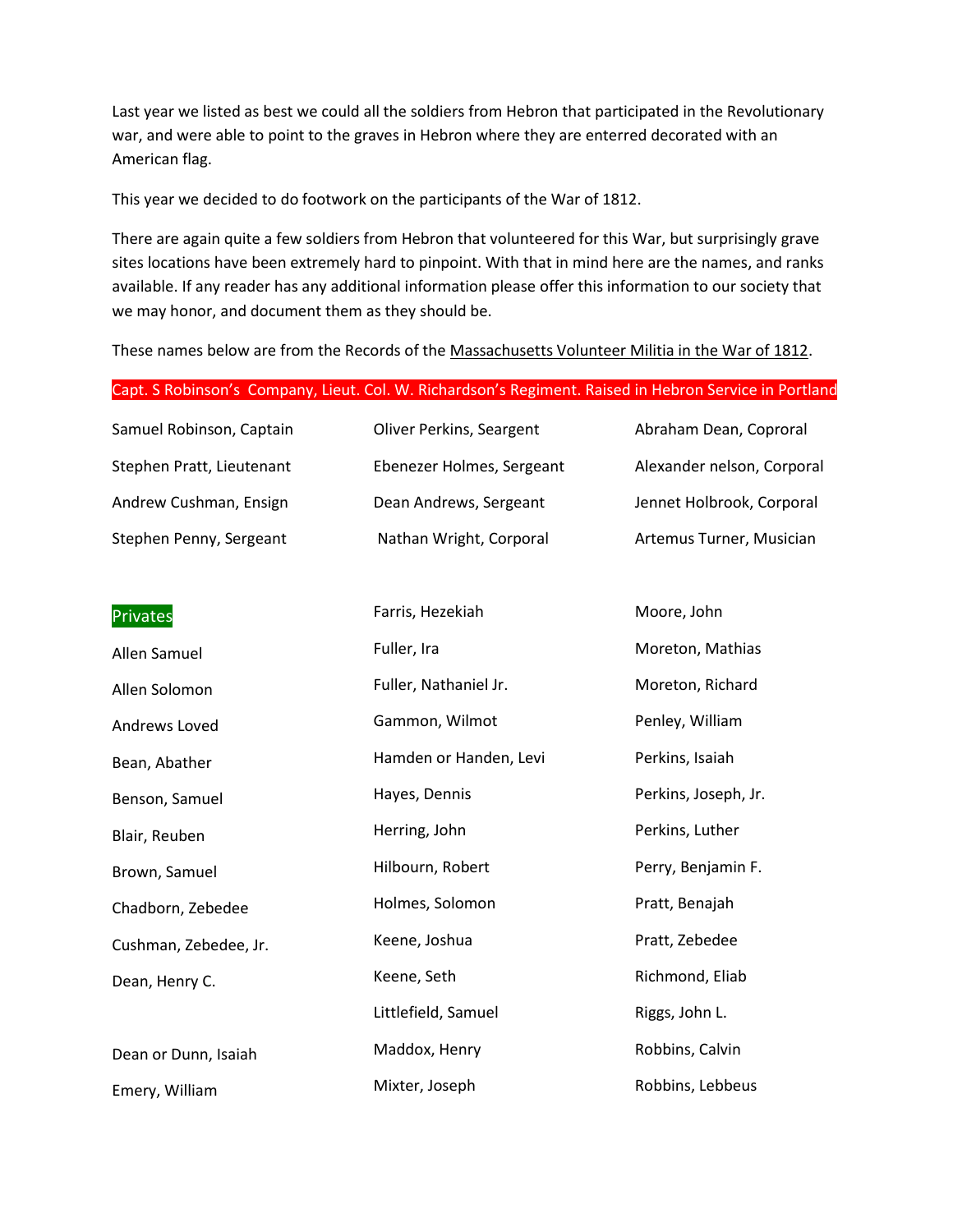| Rowe, Joseph                         | Staples, David  | Waterman, John |
|--------------------------------------|-----------------|----------------|
| Russell, Solomon                     | Tarbox, Lemuel  | Weston, Josiah |
| Shaw, Francis                        | Thayer, Peter   | Wood, Absalom  |
| Shepard, Green                       | Washburn, Eli   | Wright, Samuel |
| Soule, James, Jr.<br>Staples, Andrew | Washburn, Isaac |                |

Staples, Simon

#### 3rd Regiment 1st Brigade

### Captain Isaac Bearce's Company. Col C. Clark's regiment raised in Hebron service in Portland

| Stephen Myrick, Lieutenant  | Alvan Turner, Ensign                 | Ebenezer Dunham, Corporal |
|-----------------------------|--------------------------------------|---------------------------|
| Gideon Cushman Jr. Sergeant | Timothy Morton or Norton,            | Elias Tubbs, Corporal     |
| Jabez Barrows, Sergeant     | Corporal<br>Davis Bicknell, Corporal | William Bumpas, Musician  |
| Silas Bumpas, Sergeant      |                                      | Ezekiel Merrill, Musician |
|                             |                                      |                           |

## **Privates**

Barrows Cornelius Barrows George Barrows Job C. Barrows Buel or Ruel Bearce Gideon Jr. Bearce Levi Bearce Caleb Bearce Seth Bicknell Cyrus Bogart Amos Bryant Amos

Bumpas Jesse

Bumpas Samuel Carmon Luther Crafts Samuel Jr. Curtis Ashley Jr. Cushman Isaac Jr. Cushman Reuben Davis Simeon Davis Solomon De Coster Jacob De Coster Roger Drake Alpheus Dudley Nathan Dunham James Jr. Ferris William Fuller Barnabus Fuller Robert Jr. Glover Joseph Gurney Lemuel Hutchinson Henry Irish Simeon Keene Nathaniel Keene Snow Jr. Marshall Aaron Marshall John Merrill Giles Jr. Merrill Moses Morgan Solomon